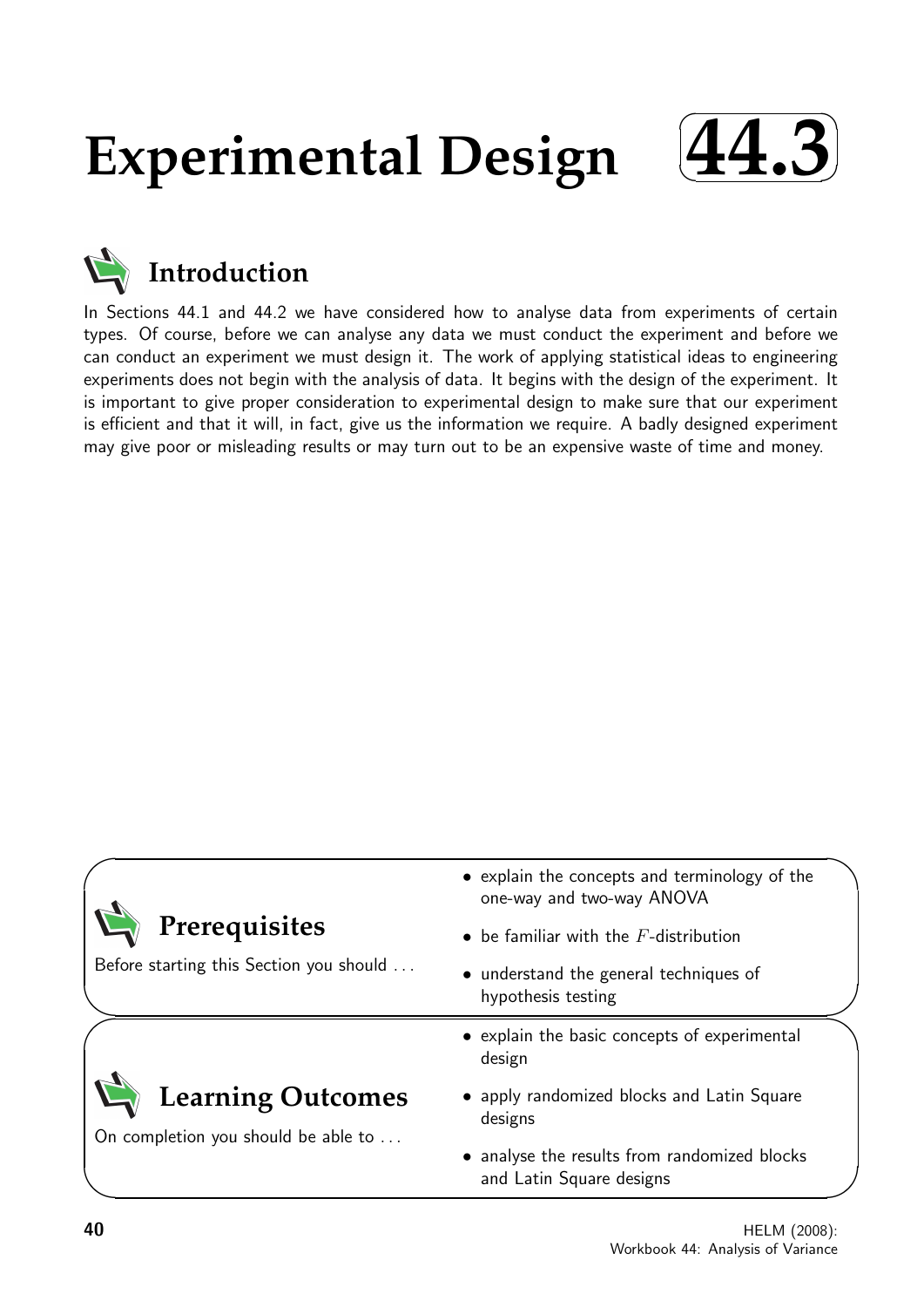# **1. Experimental design**

So far in this Workbook we have looked at some of the statistical methods used in the analysis and interpretation of experimental results. There are occasions when the planning of an experiment is not in the control of the statistician responsible for analysing the results. It is always preferable to have some idea of the likely variability of the data so that any experimental design can take this into account. For this reason, the **design of experiments** is of crucial importance if weight is to be given to the results obtained. Usually, the experimenter will have to take into account:

- (a) The definition of the problem to be investigated. This would usually include the selection of the response variable to be measured and the factors or treatments influencing the response. Remember that the factors may be quantitative (such as temperature, pressure or force), qualitative (such as days of the week, machine operators or machines themselves) and decisions must be taken as to whether these factors are *fixed* or *random* and at what levels they are to be used.
- (b) The sample size. Clearly the experimenter should determine the number of observations to be taken and the random order in which the experiments are to occur in order that the effects of uncontrollable or unforeseen variables are minimized.
- (c) Data collection. Decisions need to be taken as to how the data are to be collected and tabulated. The calculation of the test statistics needs to be taken into account as does the level of acceptance or rejection of any hypotheses used.

We have already looked at some introductory ANOVA situations and we now turn our attention to so-called **block designs** used in the conduct of experiments.

#### Block design

Block design, or more specifically, **randomized block design** enables an unbiased estimate of error to be obtained and ensures that the error obtained is a minimum.

As an illustration, imagine that we wish to compare four extrusion processes and measure their effect on the brittleness of copper wire produced. Assume further that the copper from which the wire is made is delivered in quantities to allow only four tests per batch. We will refer to such a batch as a **block**. If we replicate each treatment four times, we could organize the four members of block 1 all to receive treatment A, all four members of block 2 all to receive treatment B and so on. This situation could be represented as shown below.

| <b>Block</b> | <b>Treatment</b> |   |   |   |  |  |
|--------------|------------------|---|---|---|--|--|
|              |                  | д |   |   |  |  |
|              | B                | В | B | B |  |  |
| っ            |                  |   |   |   |  |  |
|              |                  |   |   |   |  |  |

Giving every member of a given block the same treatment is not a very sensible thing to do. The reason for this is that any observed differences might well be due to differences between the blocks and not differences between the treatments. Remember that each block consists of a batch of material and so as engineers we would expect some variation in batches of materials delivered for processing. We can avoid this pitfall by ensuring that the blocks are distributed among the treatments. Ensuring that each block experiences every treatment could lead to the situation represented below.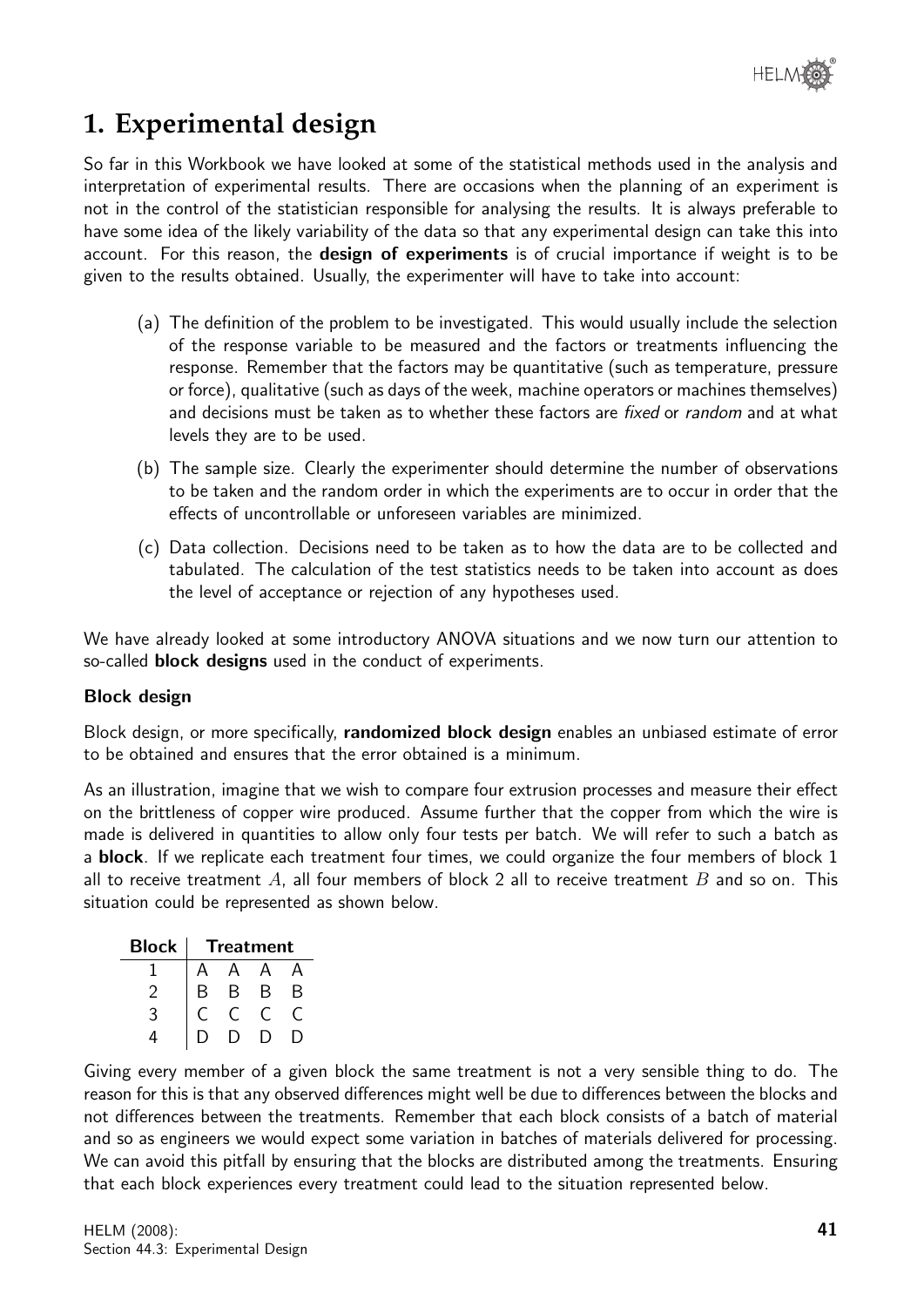| Block | <b>Treatment</b> |   |  |    |  |  |
|-------|------------------|---|--|----|--|--|
|       |                  | В |  |    |  |  |
|       |                  | В |  | I) |  |  |
| 3     |                  | В |  | I) |  |  |
|       |                  | R |  |    |  |  |

On the face of it, we appear to have a sensible way of organizing the treatments between blocks. However it is entirely possible that other variables might come into play which might change with time which would bias the observations made. For example, if the treatments are always applied in a particular order, say  $A, B, C$  and then D it could be that the state of the extrusion machines might change with time which would bias the results. For example, if treatment  $A$  is always applied first, it could be that the extrusion machine is not fully 'warmed up' and so non-typical results might occur.

In order to remove the bias referred to above, we could randomize the order in which the treatments are applied. This might result in the randomized block design represented below in which comparisons are made between sets of treatments applied to fairly homogeneous material.

| <b>Block</b> | <b>Treatment</b> |   |          |  |  |  |
|--------------|------------------|---|----------|--|--|--|
|              |                  | R | I)       |  |  |  |
|              | В                |   | $\Delta$ |  |  |  |
| 3            |                  | R | I)       |  |  |  |
|              |                  |   | R        |  |  |  |

Note that this design may be taken to consist of two independent variables, namely blocks and treatments. The total sum of the squares (previously referred to as  $SS_T$ ) may be partitioned as

 $SS_T = SS_{\text{Blocks}} + SS_{\text{Treatments}} + SS_{\text{Error}}$ 

We illustrate this in Example 2.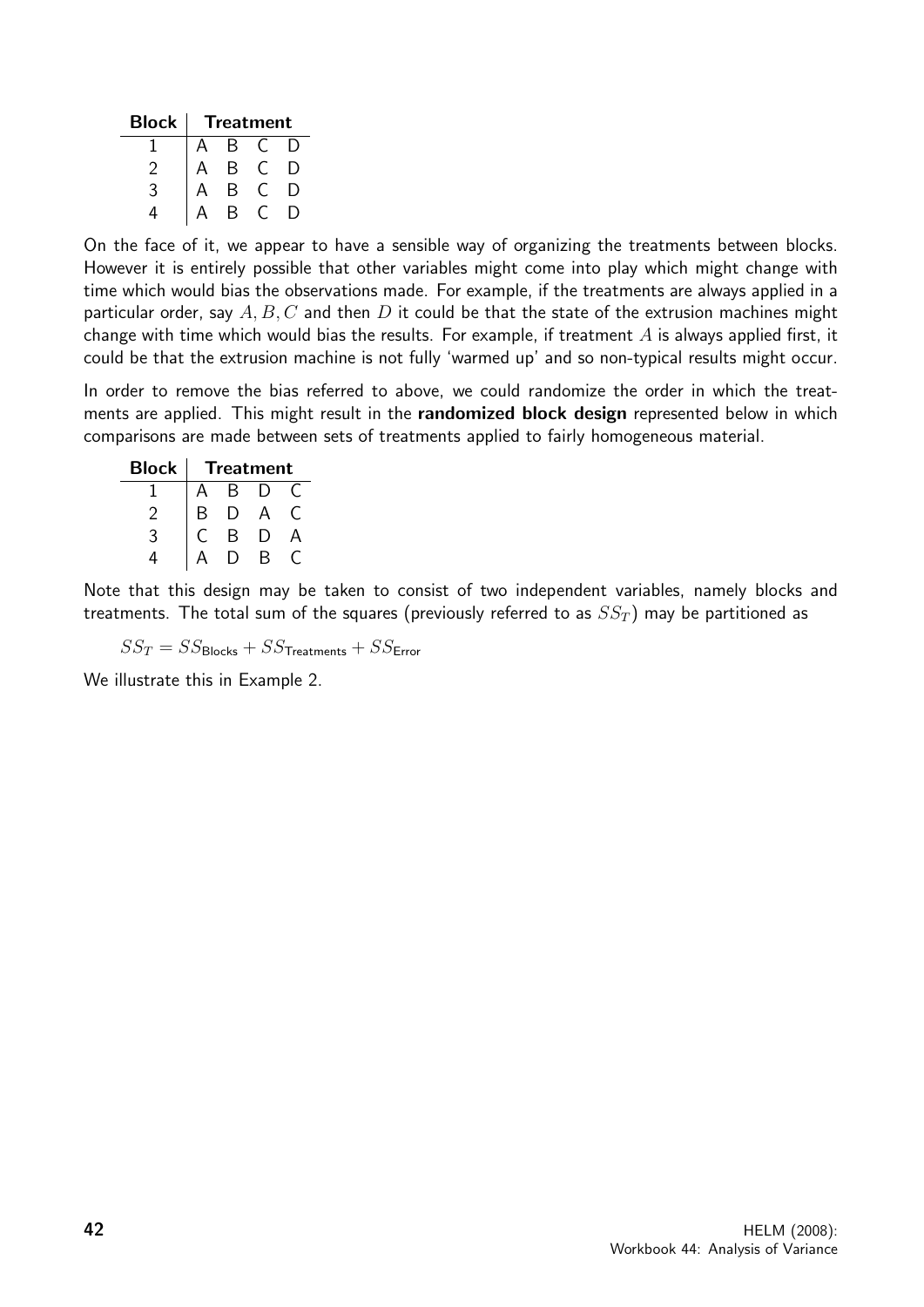



**Example 2**

The compressive strength of concrete to be used in the construction of a dam may depend on the proportion of a particular component of the mix. In order to investigate this, the compressive strength of concrete containing a variety of percentages of the component, 2%, 4%,.....10% was measured. The concrete was made using four batches of cement. One part of each batch was used with each of the percentages of the component of interest. The resulting concrete samples were then subjected to tests to determine their compressive strength. The data obtained are given below.

|             | <b>Compressive Strength</b> |                      |     |     |  |
|-------------|-----------------------------|----------------------|-----|-----|--|
|             |                             | <b>Block (Batch)</b> |     |     |  |
| Component % | 2                           |                      |     |     |  |
|             | 201                         | 185                  | 182 | 179 |  |
|             | 200                         | 195                  | 220 | 199 |  |
| 6           | 257                         | 240                  | 224 | 225 |  |
|             | 252                         | 228                  | 275 | 250 |  |
| 10          | 280                         | 275                  | 277 | 260 |  |

What conclusions may be drawn about the effect of the mix component on the compressive strength of the resulting concrete? Is there evidence of differences between the batches of cement. Use the 5% level of significance.

#### Solution

Assuming that no interaction takes place between the blocks and the parts, we can calculate the appropriate sums of squares as done previously. The grand total of the observations is represented by  $T$ .

|               | <b>Compressive Strength</b> |      |      |      |            |
|---------------|-----------------------------|------|------|------|------------|
| <b>Block</b>  |                             |      |      |      |            |
| Component %   | <b>Totals</b><br>Part       |      |      |      |            |
|               | 1                           | 2    | 3    | 4    |            |
| 2             | 201                         | 185  | 182  | 179  | 747        |
| 4             | 200                         | 195  | 220  | 199  | 814        |
| 6             | 257                         | 240  | 224  | 225  | 946        |
| 8             | 252                         | 228  | 275  | 250  | 1005       |
| 10            | 280                         | 275  | 277  | 260  | 1092       |
| <b>Totals</b> | 1190                        | 1123 | 1178 | 1113 | $T = 4604$ |

The total sum of squares is given by

$$
SS_T = 201^2 + \ldots + 182^2 + \ldots + 260^2 - \frac{4604^2}{5 \times 4} = 1082234 - 1059840.8 = 22393.2
$$

The sum of squares for the treatments is given by

 $SS_{Tr} =$  $1190^2 + \ldots + 1113^2$ 5  $-\frac{4604^2}{5}$  $5 \times 4$  $= 1060736.4 - 1059840.8 = 895.6$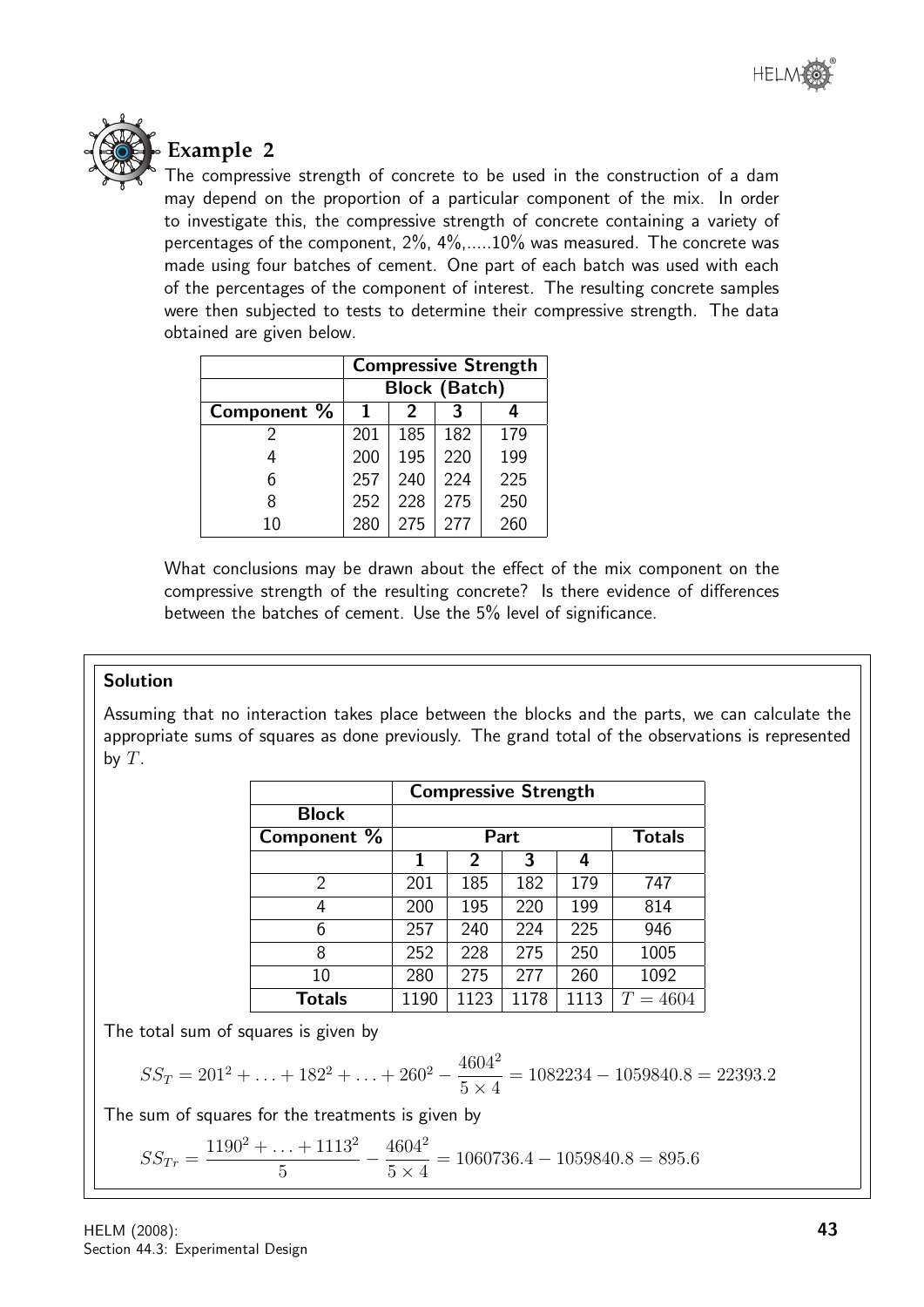Solution (contd.)

The sum of squares for the blocks is given by

$$
SS_{Bl} = \frac{747^2 + \dots + 1092^2}{4} - \frac{4604^2}{5 \times 4} = 107950.5 - 1059840.8 = 19661.7
$$

The sum of squares for the errors is given by

$$
SS_E = SS_T - SS_{Tr} - SS_{Bl} = 22393.2 - 895.6 - 19661.7 = 1835.9
$$

These calculations give rise to the following ANOVA table

| Source of<br><b>Variation</b> | <b>Sum of Squares</b> | Degrees of<br>Freedom | <b>Mean Squares</b> | Value of F                                                                                 |
|-------------------------------|-----------------------|-----------------------|---------------------|--------------------------------------------------------------------------------------------|
| <b>Blocks</b>                 | 895.6                 | 3                     | 298.53              | $F_{Tr} = \frac{SS_{Tr}}{SS_E} = 1.95$                                                     |
| Treatments                    | 19661.7               | 4                     | 4915.43             | $\overline{O}$ $\overline{O}$ $\overline{Bl}$<br>$= 32.13$<br>$F_{Bl} = \frac{1}{S S_F} -$ |
| Error                         | 1835.9                | 12                    | 152.99              |                                                                                            |
| Total                         | 22393.2               | 19                    |                     |                                                                                            |

#### **Conclusions**

#### (a) Blocks

From the F-tables,  $F_{3,12} = 3.49$  and since  $1.95 < 3.49$  we have no evidence to reject the null hypothesis that there are no differences between the batches of cement.

#### (b) Treatments

From the F-tables,  $F_{4,12} = 3.26$  and since  $32.13 > 3.26$  we have sufficient evidence to reject the hull hypothesis that the addition of the mix component has no effect on the compressive strength of the resulting concrete. Hence our conclusion (at the 5% level of significance) is that the addition of the mix component does affect the compressive strength of the resulting concrete.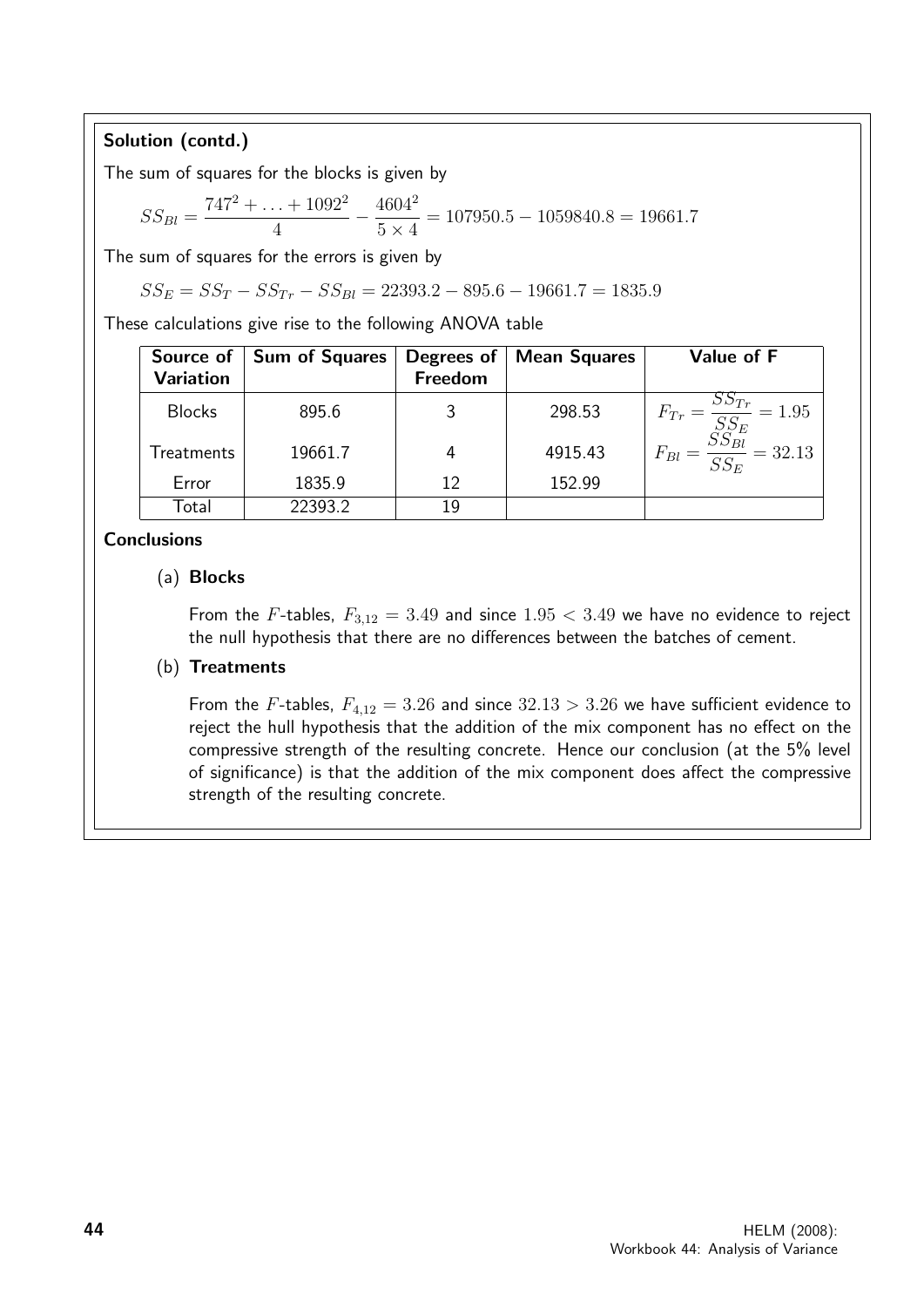

The tensile strength of aluminium alloy tubing to be used in the construction of aircraft is known to depend on the extrusion process by which the tubing is produced. In order to investigate the tensile strength of the alloy made by four different extrusion processes, four large samples were made using each extrusion process. One sample from each process was sent to each of four laboratories for measurement of its tensile strength. The data obtained are given below.

|                | Block (lab) |     |     |     |  |  |
|----------------|-------------|-----|-----|-----|--|--|
| <b>Process</b> | 3<br>4<br>2 |     |     |     |  |  |
|                | 202         | 186 | 182 | 180 |  |  |
| 2              | 200         | 195 | 224 | 199 |  |  |
| 3              | 259         | 243 | 225 | 223 |  |  |
| 4              | 252         | 227 | 276 | 251 |  |  |

What conclusions may be drawn about the effect of the extrusion processes on the tensile strength of the resulting tubing? Is there sufficient evidence to suggest that there are systematic differences between measurements from the different laboratories? Use the 5% level of significance.

#### Your solution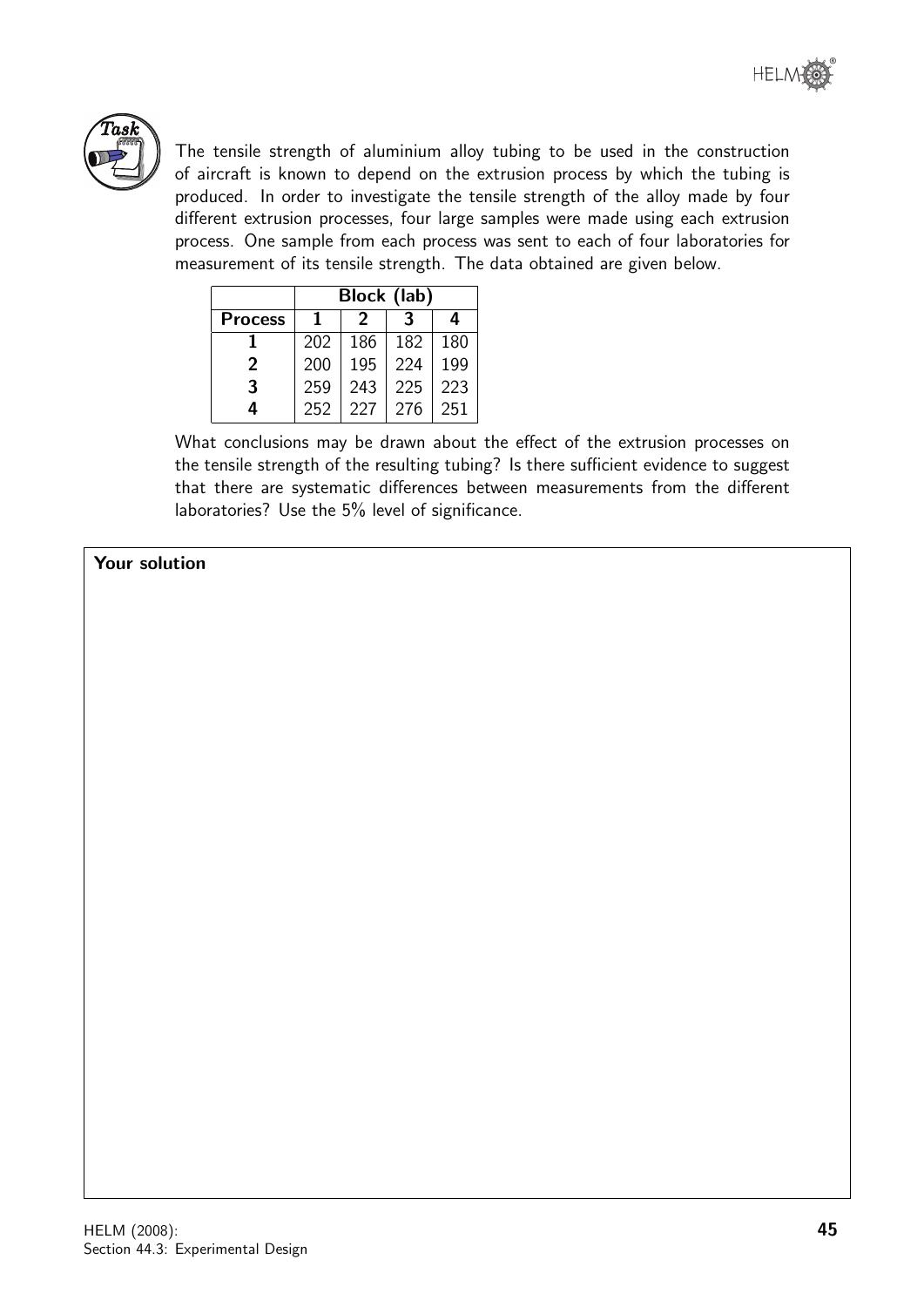#### Answers

Assuming that no interaction takes place between the factors, we can calculate the appropriate sums of squares, representing the grand total by  $T$ .

| Blocks (lab)   |     |                    |     |     |            |  |  |  |
|----------------|-----|--------------------|-----|-----|------------|--|--|--|
| <b>Process</b> |     | <b>Totals</b><br>2 |     |     |            |  |  |  |
|                | 202 | 186                | 182 | 180 | 750        |  |  |  |
| 2              | 200 | 195                | 224 | 199 | 818        |  |  |  |
| 3              | 259 | 243                | 225 | 223 | 950        |  |  |  |
| 4              | 252 | 227                | 276 | 251 | 1006       |  |  |  |
| <b>Totals</b>  | 913 | 851                | 907 | 853 | $T = 3524$ |  |  |  |

The total sum of squares is given by

$$
SS_T = 202^2 + \ldots + 182^2 + \ldots + 251^2 - \frac{3524^2}{4 \times 4} = 789420 - 776161 = 13259
$$

The sum of squares for the treatments is given by

$$
SS_{Tr} = \frac{913^2 + \dots + 853^2}{5} - \frac{3524^2}{4 \times 4} = 3102808 - 776161 = 846
$$

The sum of the squares for the blocks is given by

$$
SS_{Bl} = \frac{750^2 + \dots + 1006^2}{4} - \frac{3524^2}{4 \times 4} = 786540 - 776161 = 10379
$$

The sum of squares for the errors is given by

$$
SS_E = SS_T - SS_{Tr} - SS_{Bl} = 13259 - 846 - 10379 = 2034
$$

These calculations give rise to the following ANOVA table

| Source of         | <b>Sum of Squares</b> | Degrees of $ $ | Mean Squares | Value of F                                                                        |
|-------------------|-----------------------|----------------|--------------|-----------------------------------------------------------------------------------|
| <b>Variation</b>  |                       | Freedom        |              |                                                                                   |
| Blocks (labs)     | 846                   |                | 282          | $F_{Tr} = \frac{SS_{Tr}}{SS_E} = 1.25$<br>$F_{Bl} = \frac{SS_{Bl}}{SS_E} = 15.31$ |
| <b>Treatments</b> | 10379                 | ર              | 3459.67      |                                                                                   |
| Error             | 2034                  |                | 226          |                                                                                   |
| Total             | 13259                 | 15             |              |                                                                                   |

#### **Conclusions**

#### (a) Blocks

From F-tables,  $F_{3,9} = 3.86$  and since  $1.25 < 3.86$  we have no evidence to reject the null hypothesis that there are no systematic differences between measurements from the different laboratories.

#### (b) Treatments

From the F-tables,  $F_{3,9} = 3.86$  and since  $15.31 > 3.86$  we have sufficient evidence to reject the hull hypothesis that the extrusion process has no effect on the tensile strength of the tubing. Hence our conclusion (at the 5% level of significance) is that the extrusion process does affect the tensile strength of the aluminium tubing.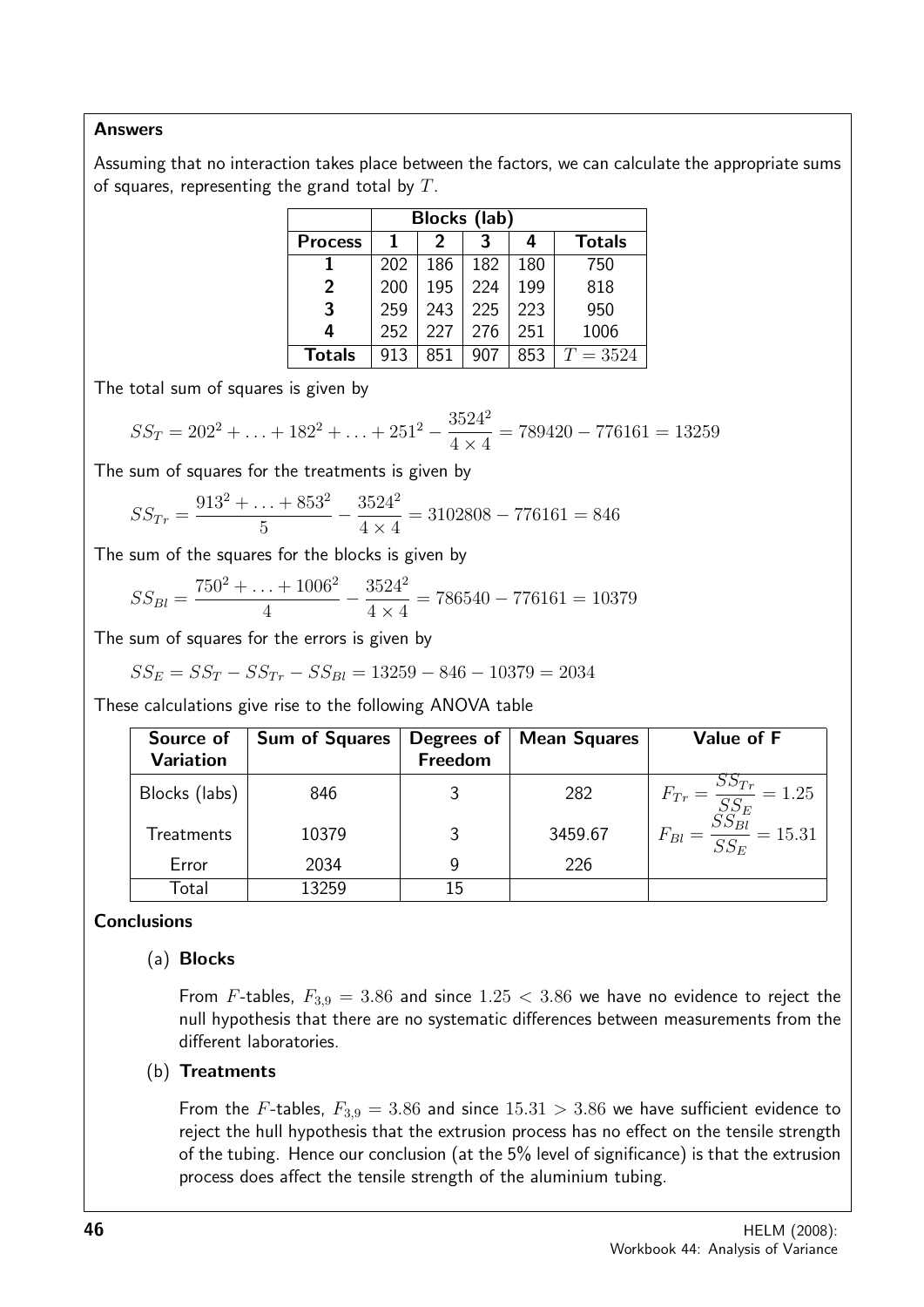# **Latin Squares**

We have previously looked at the elimination of a source of variation via the use of randomized blocks. If, in a given situation, there are two sources of variation to be controlled, a Latin Square design may provide the best possible analysis. Essentially this design groups the treatments involved into different blocks simultaneously. As an example, consider the problem of checking the quality of the output of four machines over four 6-hour shifts manned by the same four operators on each shift. A Latin Square design allocates the sixteen combinations to be used. The machines are labelled  $A, B, C$  and  $D$ .

A design is as follows.

|              |                | <b>Operator</b> |   |  |   |
|--------------|----------------|-----------------|---|--|---|
|              |                |                 |   |  |   |
|              |                |                 | В |  |   |
| <b>Shift</b> | $\overline{2}$ |                 |   |  |   |
|              |                |                 |   |  | Β |
|              | 4              |                 |   |  |   |

Notice that each machine appears in each row and each column exactly once. Notice also that the number of observations must be equal to the square of the number of treatments (here  $4^2 = 16$ ), or a multiple of this. In situations where a large number of treatments are used, a very substantial testing effort is implied. In return, a high reduction in errors is achieved since every row and every column is a complete replication. Experiments using Latin Squares should be designed so that the differences in rows and columns represent the major sources of variation to be considered.



# **Example 3**

In an experiment designed to compare the tensile strengths of plastic tubes manufactured by different methods there are four different methods,  $A, B, C, D$ . It is also believed that there may be effects due to differences between batches of the plastic pellets which are used as raw material and between manufacturing plants. These factors are arranged in a Latin Square with four different manufacturing plants as the row factor and the pellet batch as the column factor.

Analyse the results (in coded units of tensile strength), given below, to determine whether or not there are significant differences between the methods. Use the 5% level of significance.

|              |                | <b>Pellet batch</b> |                |                |      |
|--------------|----------------|---------------------|----------------|----------------|------|
|              |                | 1                   | $\overline{2}$ | 3              | 4    |
|              |                | $\overline{A}$      | B              | $\overline{C}$ | D    |
|              | 1              | 16.6                | 16.9           | 17.4           | 17.4 |
|              |                | D                   | $\mathcal C$   | В              |      |
| <b>Plant</b> | $\overline{2}$ | 17.1                | 16.8           | 19.2           | 16.6 |
|              |                | $\overline{C}$      | D              | A              | B    |
|              | 3              | 17.4                | 17.0           | 16.8           | 19.2 |
|              |                | B                   | А              | D              | C    |
|              | 4              | 18.6                | 17.4           | 17.4           | 19.2 |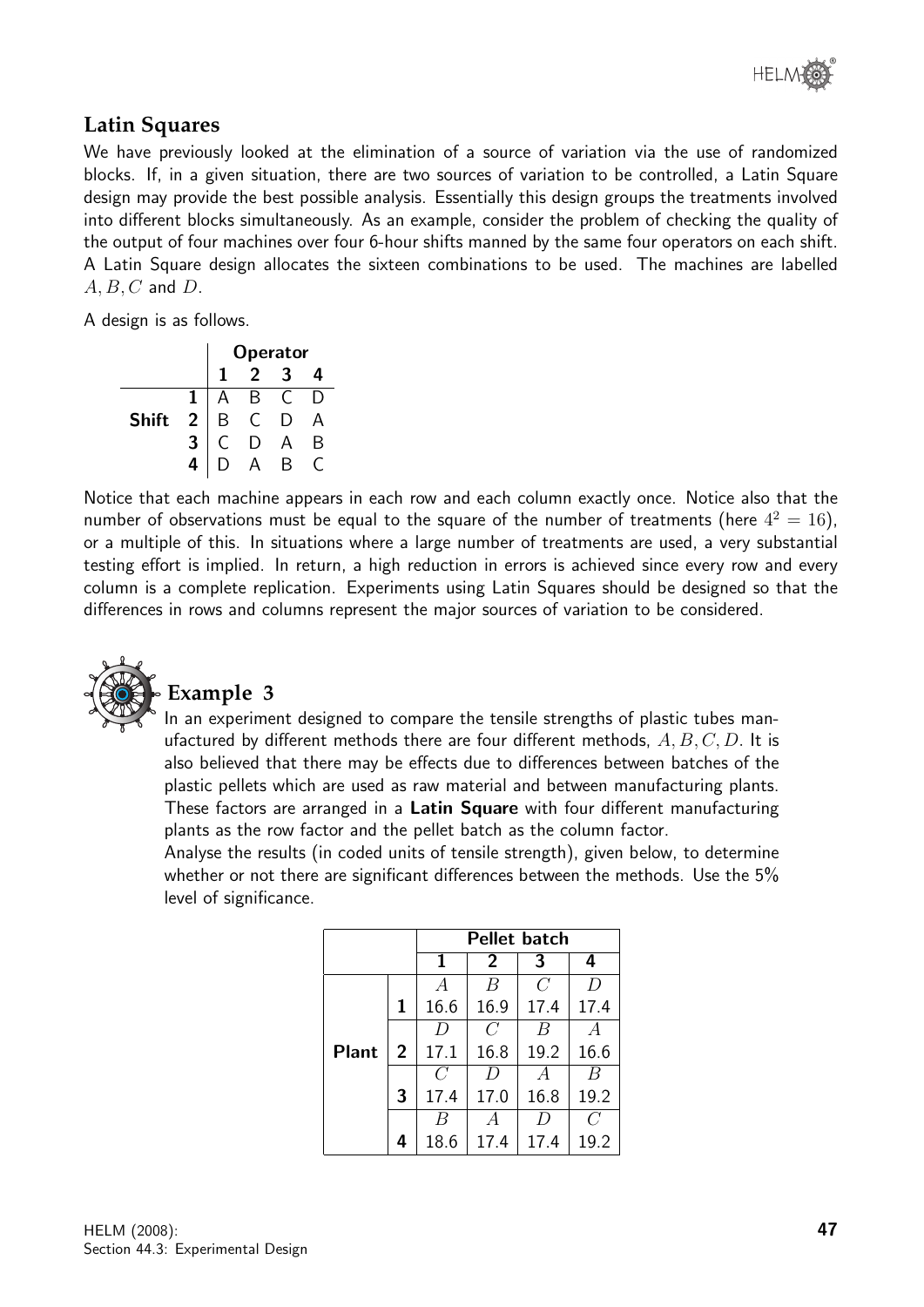## Solution

The treatment totals are as follows:

Method A B C D Total 67.4 73.9 70.8 68.9

The row totals are as follows:

Plant 1 2 3 4 Total 68.3 69.7 70.4 72.6

The column totals are as follows:

| ≺atch |       |         |               |
|-------|-------|---------|---------------|
| Lotal | 169.7 | 681 708 | $\sim$ $\sim$ |

 $(67.4^2 + \cdots + 68.9^2) - \frac{281.0^2}{10}$ 

 $(69.7^2 + \cdots + 72.4^2) - \frac{281.0^2}{10}$ 

 $(68.3^2 + \cdots + 72.6^2) - \frac{281.0^2}{10}$ 

16

16

16

 $= 5.8925.$ 

 $= 2.4625.$ 

 $= 2.4125.$ 

4

4

4

The grand total is 281.0. The total sum of squares is

$$
16.62 + \dots + 19.22 - \frac{281.02}{16} = 13.2375.
$$

The treatments sum of squares is

The batches sum of squares is

The plants sum of squares is

The analysis of variance table is as follows.

| Source of      | Degrees of | Sum of  | Mean   | Variance |
|----------------|------------|---------|--------|----------|
| variation      | freedom    | squares | square | ratio    |
| Treatments     | 3          | 5.8925  | 1.9642 | 4.77     |
| <b>Batches</b> | 3          | 2.4625  | 0.8208 | 1.99     |
| Plants         | 3          | 2.4125  | 0.8042 | 1.95     |
| Residual       | 6          | 2.4700  | 0.4117 |          |
| Total          | 15         | 13.2375 |        |          |

The upper 5% point of the  $F_{3,6}$  distribution is 4.76. Thus we can draw the following conclusions.

- Treatments (manufacturing methods) The variance ratio is significant at the 5% level so we conclude that there is sufficient evidence to reject the null hypothesis that the treatments give equal mean tensile strengths.
- **Batches** The variance ratio is not significant at the 5% level so we conclude that there is not sufficient evidence to reject the null hypothesis that the batches have no effect on mean tensile strengths.

Plants The variance ratio is not significant at the 5% level so we conclude that there is not sufficient evidence to reject the null hypothesis that the plants have no effect on mean tensile strengths.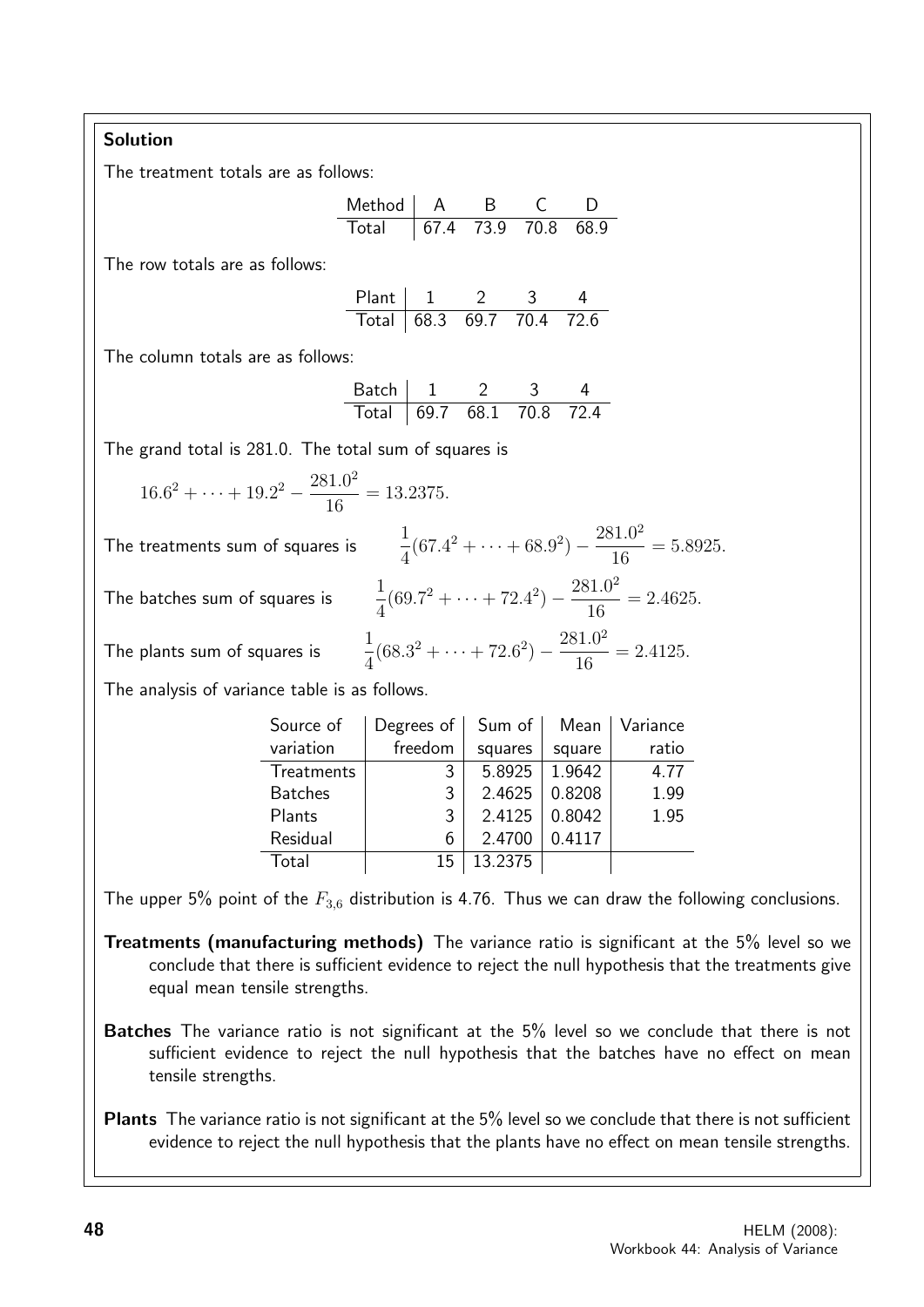



The yields of a chemical process when using three different catalysts, A, B, C, are to be compared. It is also believed that there may be effects due to the reaction vessel used and the operator. A Latin Square design is used with three operators and three vessels. A batch is produced using each combination of catalyst, vessel and operator. The results  $(\%)$  are as follows.

|                 |                | <b>Reaction vessel</b> |      |      |  |  |
|-----------------|----------------|------------------------|------|------|--|--|
|                 |                |                        | 2    |      |  |  |
|                 |                | А                      | В    | C    |  |  |
|                 | 1              | 81.4                   | 63.9 | 59.6 |  |  |
|                 |                |                        |      |      |  |  |
| <b>Operator</b> | $\overline{2}$ | 61.3                   | 48.6 | 68.5 |  |  |
|                 |                |                        |      | R    |  |  |
|                 | 3              | 58.3                   | 70.2 | 72.5 |  |  |

Analyse the results to test for the effects of the factors. Use the 5% level of significance.

#### Your solution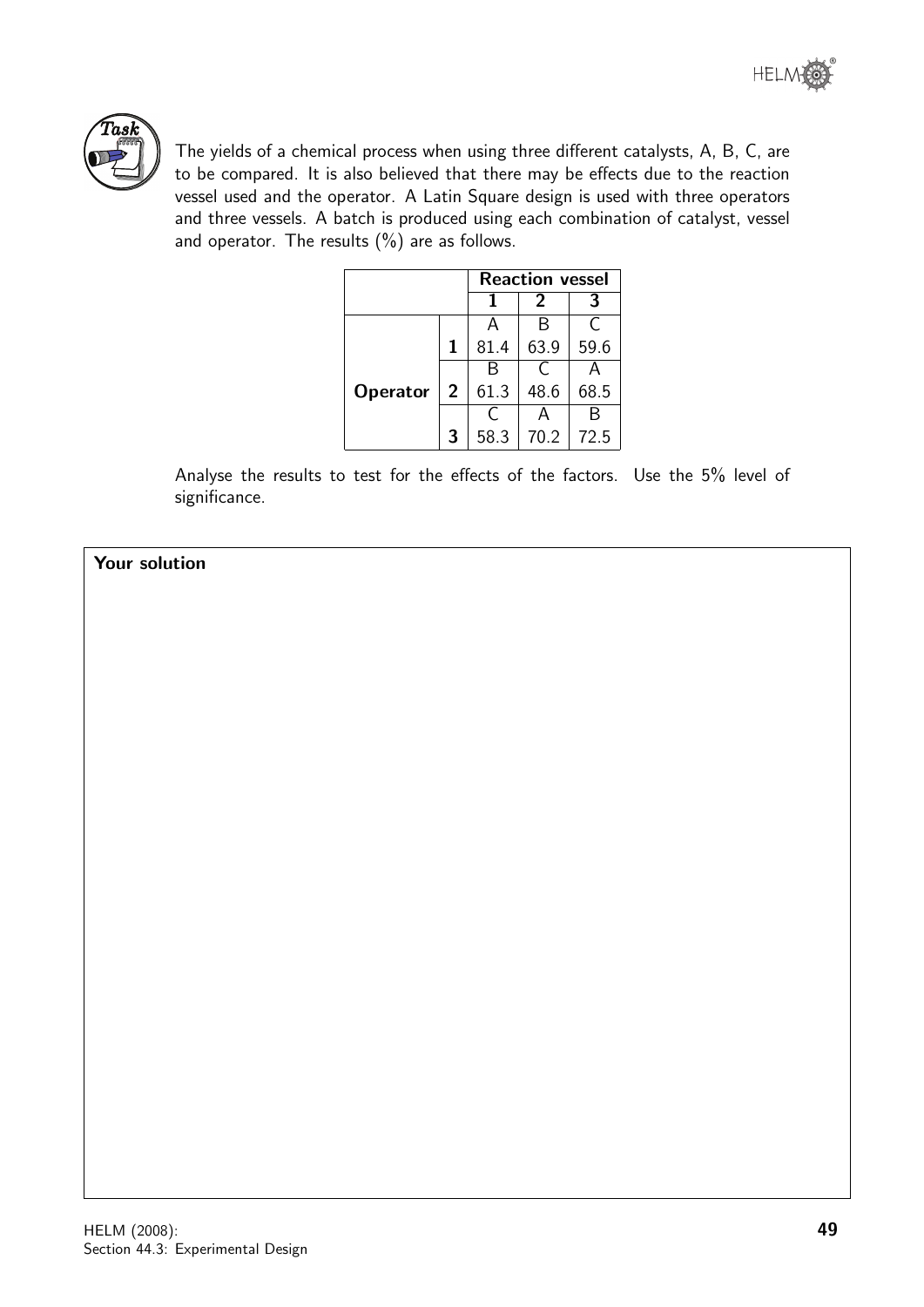#### Answer

The treatment totals are as follows:

| Catalyst |                  | R     |       |
|----------|------------------|-------|-------|
| Total    | $^{\circ}$ 220.1 | 197.7 | 166.5 |

The row totals are as follows:

| Operator |       |             |  |
|----------|-------|-------------|--|
| Total    | 204.9 | 178.4 201.0 |  |

The column totals are as follows:

| lazən V |          |                 |  |
|---------|----------|-----------------|--|
| Lotal   | . 201 () | - 182.7 - 200.6 |  |

The grand total is 584.3. The total sum of squares is

$$
81.42 + \dots + 72.52 - \frac{584.32}{9} = 722.3556.
$$

The treatments sum of squares is

$$
\frac{1}{3}(220.1^2 + 197.7^2 + 165.5^2) - \frac{584.3^2}{9} = 483.1289.
$$

The operators sum of squares is

$$
\frac{1}{3}(204.9^2 + 178.4^2 + 201.0^2) - \frac{584.3^2}{9} = 136.4689.
$$

The reaction vessels sum of squares is

$$
\frac{1}{3}(201.0^2 + 182.7^2 + 200.6^2) - \frac{584.3^2}{9} = 72.8289.
$$

The analysis of variance table is as follows.

| Source of variation    | Degrees of | Sum of   | Mean      | Variance |
|------------------------|------------|----------|-----------|----------|
|                        | freedom    | squares  | square    | ratio    |
| Treatments (catalysts) |            | 483.1289 | 241.56445 | 16.143   |
| Operators              |            | 136.4689 | 68.23445  | 4.560    |
| Reaction vessels       |            | 72.8289  | 36.41445  | 2.433    |
| Residual               |            | 29.9289  | 14.96445  |          |
| Total                  | 8          | 722.3556 |           |          |

The upper 5% point of the  $F_{2,2}$  distribution is 19.00.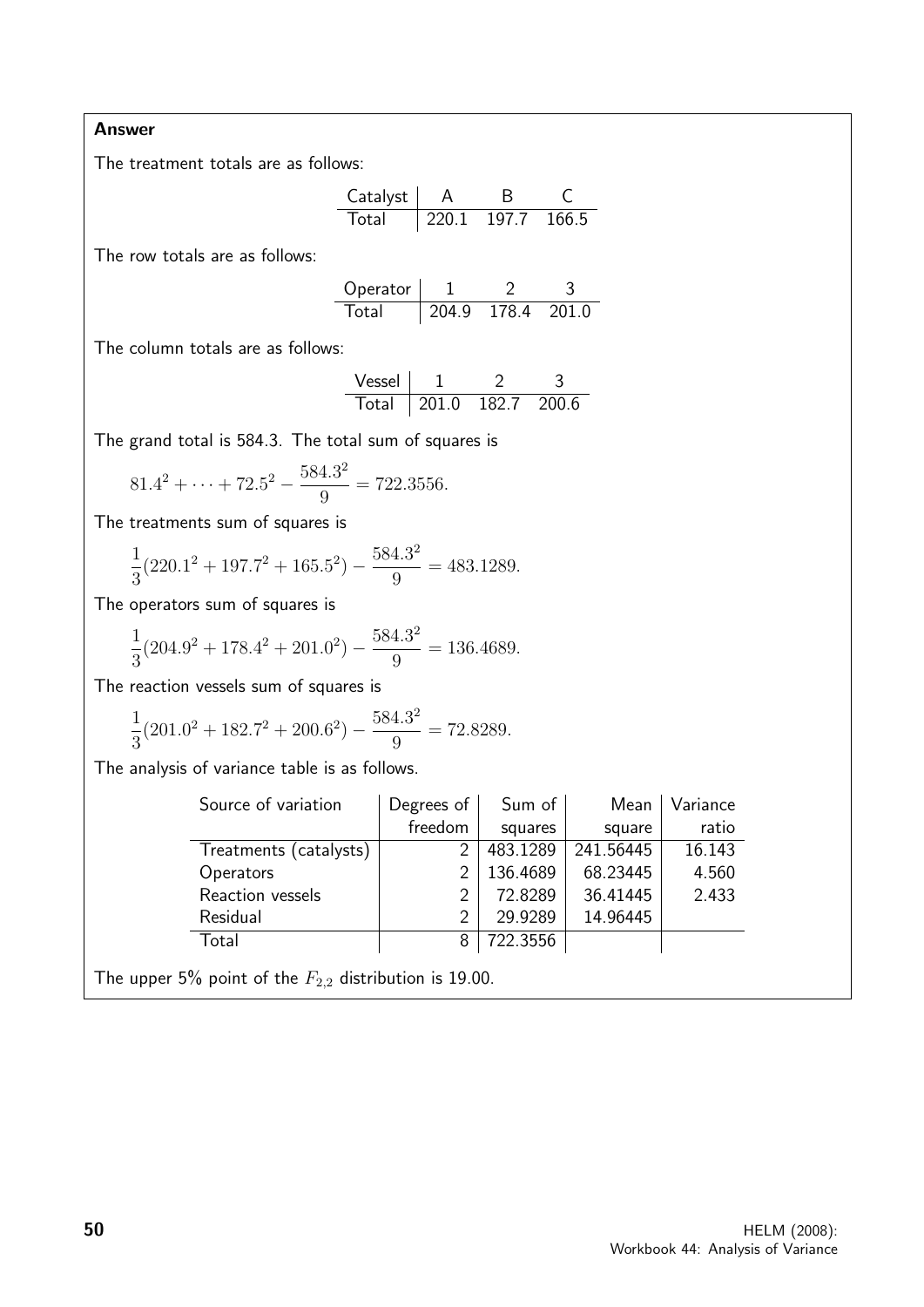

#### Answer continued

Thus we can draw the following conclusions.

#### (a) Treatments (catalysts)

The variance ratio is not significant at the 5% level so we conclude that there is not sufficient evidence to reject the null hypothesis that the treatments give equal mean yields.

#### (b) Operators

The variance ratio is not significant at the 5% level so we conclude that there is not sufficient evidence to reject the null hypothesis that the operators have no effect on mean yields.

#### (c) Reaction vessels

The variance ratio is not significant at the 5% level so we conclude that there is not sufficient evidence to reject the null hypothesis that the reaction vessels have no effect on mean yields.

Note that, with only two degrees of freedom in the residual, this design gives poor power to the tests.

# **Exercises**

1. Aluminium is produced industrially by electrolysis in reduction cells. The 'current efficiency' of a reduction cell is the yield of aluminium as a percentage of the yield predicted in an ideal cell by Faraday's law. Improvements in the computer control system could improve current efficiency. Current efficiency also varies from one cell to another. In an experiment, three control schemes were compared. Each control scheme was applied to each of ten cells in random order. The current efficiency was measured over one week's operation in each case. The data are as follows. Here the cells are 'blocks.'

| Control       | Cell (block) |                                                             |                  |   |    |   |  |   |  |    |
|---------------|--------------|-------------------------------------------------------------|------------------|---|----|---|--|---|--|----|
| <b>Scheme</b> |              |                                                             | $\overline{2}$ 3 | 4 | 5. | 6 |  | 8 |  | 10 |
|               |              | 80.27 79.44 81.59 79.78 80.39 81.92 82.87 82.04 83.41 84.52 |                  |   |    |   |  |   |  |    |
|               |              | 84.31 83.33 86.57 84.49 84.15 85.45 85.05 83.62 85.96 85.62 |                  |   |    |   |  |   |  |    |
|               |              | 83.59 80.36 84.55 80.03 81.59 80.75 82.61 85.20 84.29 81.60 |                  |   |    |   |  |   |  |    |

What conclusions can be drawn about the effect of the control schemes on current efficiency? Use the 5% level of significance.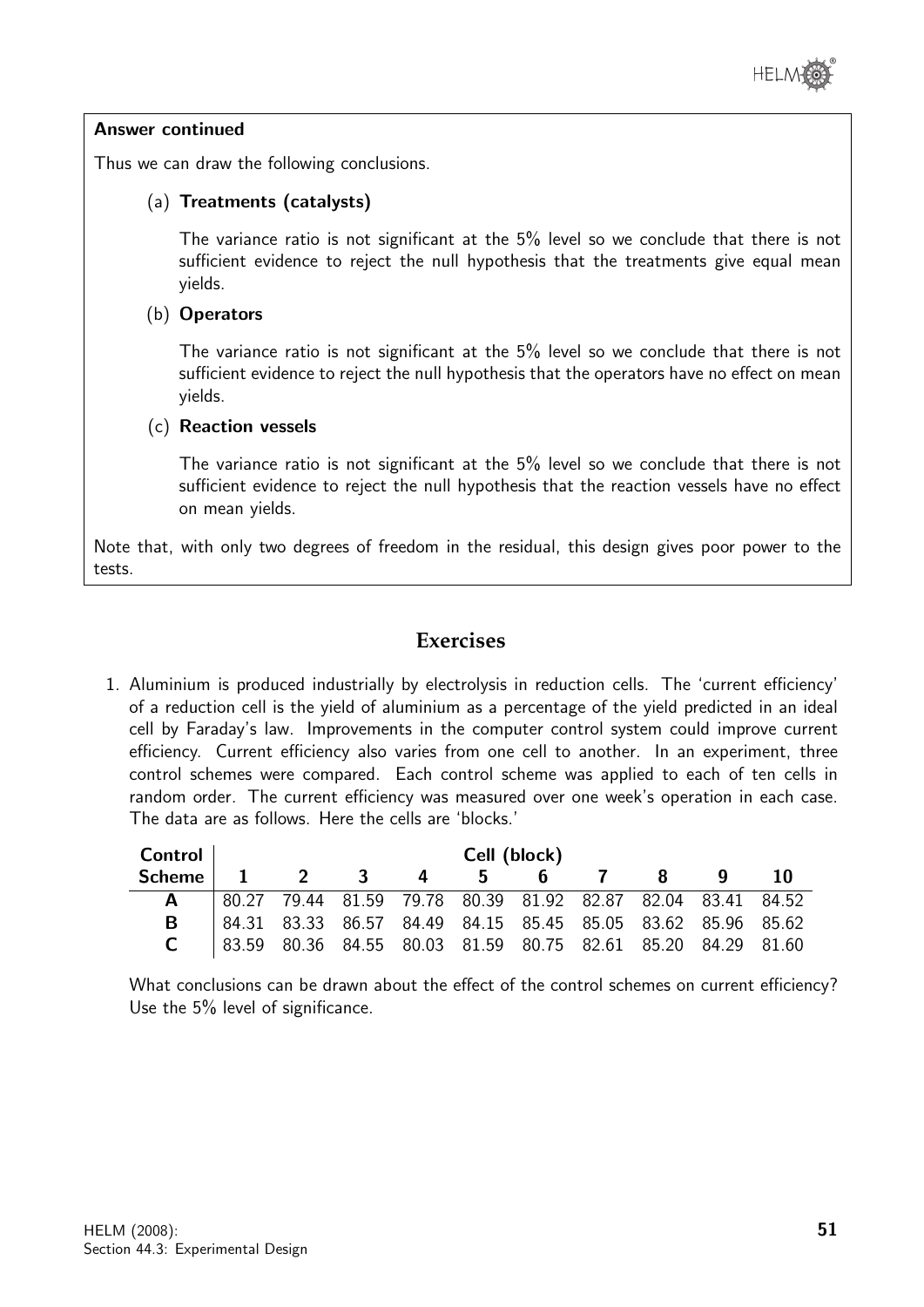# **Exercises continued**

2. Plastic tubing is made by an extrusion process, starting with the plastic in pellet form. The tensile strength of the tubes may depend on which of four extrusion processes is used. Tubes were made using each of the four methods and samples tested for tensile strength. Four different batches of plastic pellets were used and each method was used once with plastic from each batch. The data are given below.

|         | Batch   Tensile Strength Method |                                                                          |  |  |  |  |  |  |
|---------|---------------------------------|--------------------------------------------------------------------------|--|--|--|--|--|--|
| (Block) |                                 |                                                                          |  |  |  |  |  |  |
|         |                                 |                                                                          |  |  |  |  |  |  |
| 2       |                                 |                                                                          |  |  |  |  |  |  |
| 3       |                                 |                                                                          |  |  |  |  |  |  |
|         |                                 | 202 186 182 180<br>200 195 224 199<br>259 243 225 223<br>252 227 276 251 |  |  |  |  |  |  |

What conclusions may be drawn about the effect of the extrusion process on the resulting tubing? Use the 5% level of significance.

3. Crash tests with dummies are used to investigate the effects of different car seat-belt mechanisms. The response variable of interest is the maximum acceleration, in units of g, of the dummy's head. Four different variations of the mechanism, A, B, C, D, are compared in a Latin Square design with four dummies and four different impact angles, but all at the same impact speed.

The data are as follows:

|               |                | Dummy          |                |                |                |  |  |  |
|---------------|----------------|----------------|----------------|----------------|----------------|--|--|--|
|               |                | 1              | $\overline{2}$ | 3              | 4              |  |  |  |
|               |                | B              | $\overline{C}$ | D              | $\overline{A}$ |  |  |  |
|               | 1              | 3.84           | 3.75           | 4.26           | 3.97           |  |  |  |
|               |                | А              | B              | $\overline{C}$ | D              |  |  |  |
| <b>Impact</b> | $\overline{2}$ | 3.44           | 3.93           | 4.18           | 3.36           |  |  |  |
| Angle         |                | $\overline{C}$ | D              | A              | B              |  |  |  |
|               | 3              | 3.82           | 3.04           | 3.77           | 3.34           |  |  |  |
|               |                | D              | А              | B              | C              |  |  |  |
|               | 4              | 3.43           | 2.93           | 3.77           | 3.41           |  |  |  |

Use an analysis of variance to test for the effects of the three factors. Use the 5% level of significance. Treat all three factors as "fixed."

What assumptions have to be made to justify your analysis?

How might the design be altered to allow investigation of the possibility of interaction effects between the factors?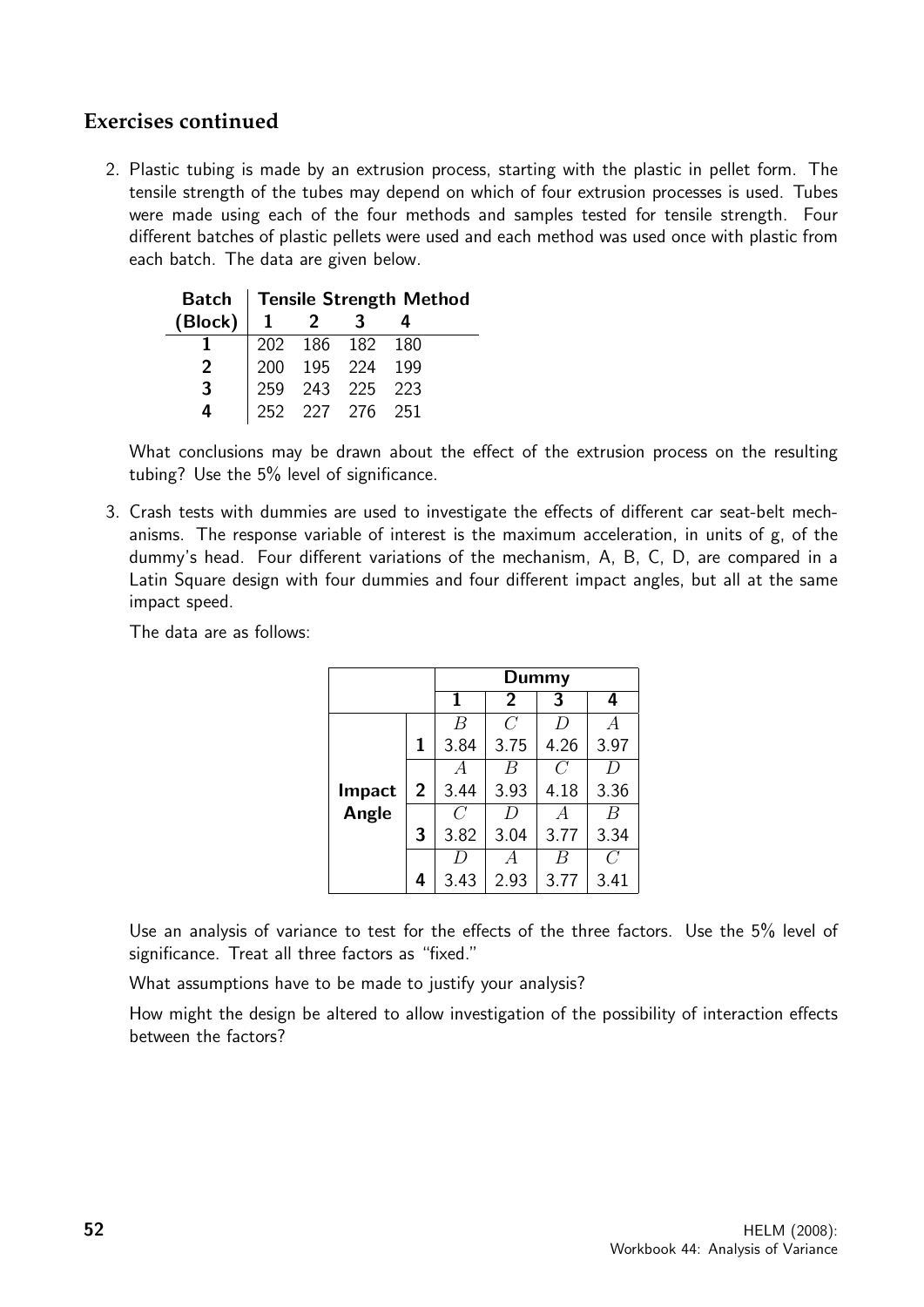

#### Answers

1. Subtracting 80 from every observation will have no effect on the analysis of variance. The data now become as follows.

| Control       | Cell (block) |                |               |                                                                                                 |     |   |  |   |  | Total      |  |
|---------------|--------------|----------------|---------------|-------------------------------------------------------------------------------------------------|-----|---|--|---|--|------------|--|
| <b>Scheme</b> |              | $\overline{2}$ | $\mathcal{R}$ | 4                                                                                               | 5 - | 6 |  | 8 |  |            |  |
| A             |              |                |               | $\frac{1}{2}$ 0.27 $\,\text{--}0.56$ 1.59 $\,\text{--}0.22$ 0.39 1.92 2.87 2.04 3.41 4.52 16.23 |     |   |  |   |  |            |  |
| B             |              | $4.31$ 3.33    |               | 6.57 4.49 4.15 5.45 5.05 3.62 5.96 5.62 48.55                                                   |     |   |  |   |  |            |  |
|               | 3.59         | 0.36           |               | 4.55  0.03  1.59  0.75  2.61  5.20  4.29                                                        |     |   |  |   |  | 1.60 24.57 |  |
| Total         |              | 8.17 3.13      |               | 12.71 4.30 6.13 8.12 10.53 10.86 13.66 11.74 89.35                                              |     |   |  |   |  |            |  |

The total sum of squares for the 30 observations is given by

$$
SS_T = 0.27^2 + \dots + 1.60^2 - \frac{89.35^2}{30} = 388.5413 - \frac{89.35^2}{30} = 122.400
$$

The sum of squares for the three control schemes is given by

$$
SS_S = \frac{16.23^2 + 48.55^2 + 24.57^2}{10} - \frac{89.35^2}{30} = \frac{3224.2003}{10} - \frac{89.35^2}{30} = 56.306
$$

The sum of squares for the ten cells (blocks) is given by

$$
SS_B = \frac{8.17^2 + \dots + 11.74^2}{3} - \frac{89.35^2}{30} = \frac{913.3349}{3} - \frac{89.35^2}{30} = 38.331
$$
 The residual sum of

squares is given by

$$
SS_E = SS_T - SS_S - SS_B = 122.400 - 56.306 - 38.331 = 27.763
$$

These calculations lead to the following ANOVA table.

| Source of                | Deg. of        |                |               | <b>Sum of Mean Variance</b> |
|--------------------------|----------------|----------------|---------------|-----------------------------|
| <b>Variation</b>         | <b>Freedom</b> | <b>Squares</b> | <b>Square</b> | <b>Ratio</b>                |
| <b>Control Schemes</b>   |                | 56.306         | 28.153        | 18.25                       |
| Cells (blocks)           | 9              | 38.311         | 4.259         | 2.76                        |
| <b>Residuals (error)</b> | 18             | 27.763         | 1.542         |                             |
| Total                    | 29             | 122.400        |               |                             |

The following conclusions may be drawn.

#### Control Schemes

From F-tables  $F_{2,18} = 3.55$  and since 18.25>3.55 we have sufficient evidence to reject the null hypothesis that there is no difference in effect between the control schemes. It appears that Control Scheme  $B$  gives the greatest current efficiency.

## Cells (blocks)

From F-tables  $F_{9,18} = 2.46$  and since 2.76>2.46 we do not have sufficient evidence to reject the null hypothesis that there is no difference in mean current efficiency between the cells. Allowing for the cell effect may, nevertheless, have improved the sensitivity of the test for control scheme effects.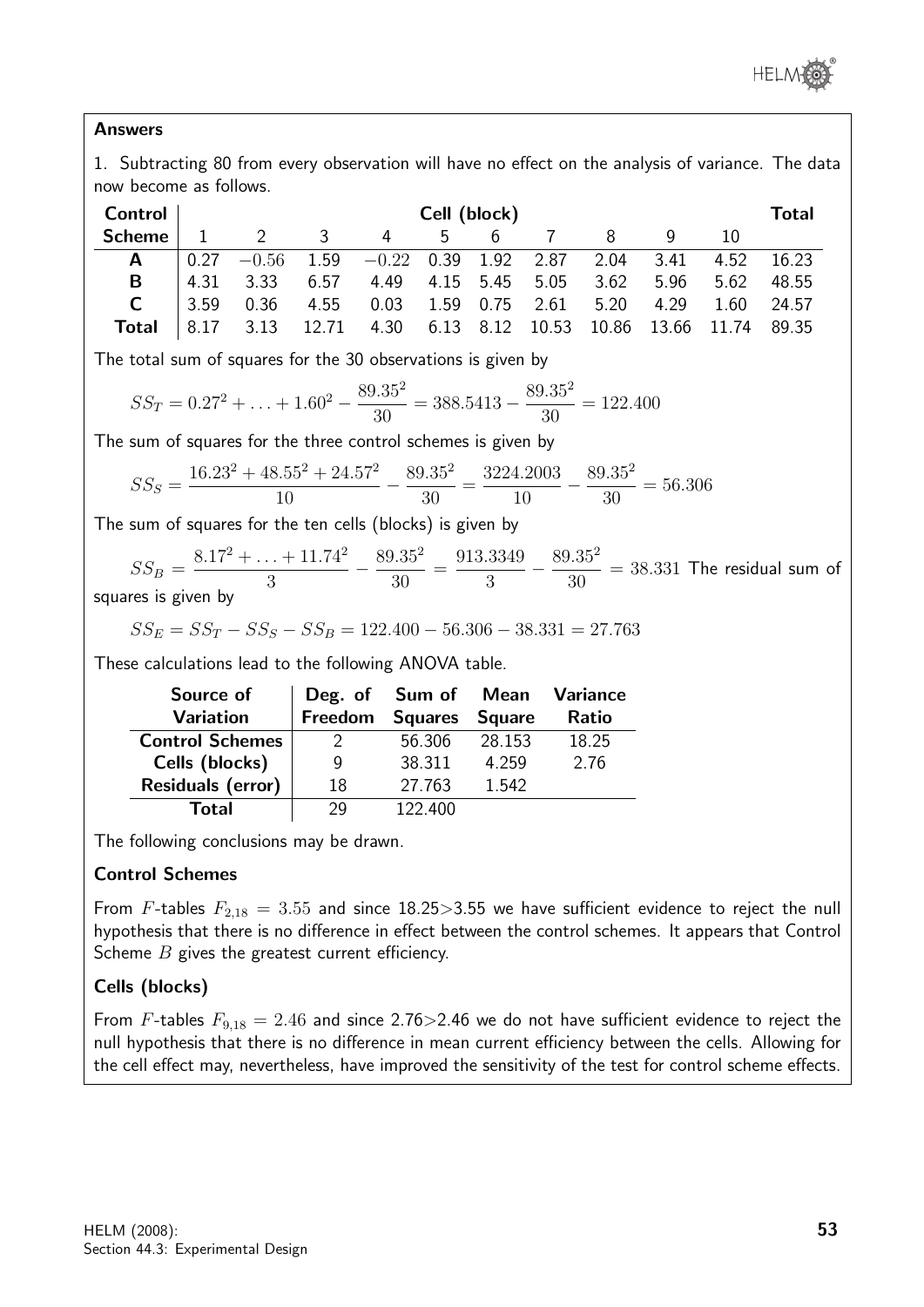#### Answers continued

2. Since there is only one observation on each combination of batch and extrusion method, we must assume that there is no interaction between the factors. We can calculate the sums of squares as follows.

| <b>Batch</b> |            | <b>Tensile Strength Method</b> |       |     |              |  |  |  |  |
|--------------|------------|--------------------------------|-------|-----|--------------|--|--|--|--|
| (Block)      |            |                                |       |     | <b>Total</b> |  |  |  |  |
|              | <b>202</b> | 186                            | 182   | 180 | 750          |  |  |  |  |
| 2            | 200        | 195                            | 224   | 199 | 818          |  |  |  |  |
| 3            | 259        | 243                            | - 225 | 223 | 950          |  |  |  |  |
| 4            | 252        | 227                            | 276   | 251 | 1006         |  |  |  |  |
| Total        | 913        | 851                            | 907   | ८५२ | 3524         |  |  |  |  |

The total sum of squares is given by

$$
SS_T = 202^2 + \ldots + 251^2 - \frac{3524^2}{16} = 789420 - 776161 = 13259
$$

The sum of squares for the extrusion methods is given by

$$
SS_M = \frac{913^2 + \dots + 853^2}{4} - \frac{3524^2}{16} = 777007 - 776161 = 846
$$

The sum of squares for the blocks (batches) is given by

$$
SS_B = \frac{750^2 + \dots + 1006^2}{4} - \frac{3524^2}{16} = 786540 - 776161 = 10379
$$

The residual sum of squares is given by

$$
SS_E = SS_T - SS_M - SS_B = 13259 - 846 - 10379 = 2034
$$

These calculations lead to the following ANOVA table.

| Source of Variation   Deg. of Sum of Mean Variance |                 |       |               |              |  |
|----------------------------------------------------|-----------------|-------|---------------|--------------|--|
|                                                    | Freedom Squares |       | <b>Square</b> | <b>Ratio</b> |  |
| <b>Extrusion Methods</b>                           | 3               | 846   | 282.00        | 1.25         |  |
| <b>Batches (blocks)</b>                            | 3               | 10379 | 3459.67       | 15.31        |  |
| <b>Residual (error)</b>                            | g               | 2034  | 226.00        |              |  |
| Total                                              | 15              | 13259 |               |              |  |

The following conclusions may be drawn.

#### Extrusion Methods

From F-tables  $F_{3,9} = 3.86$  and since 1.25<3.86 we do not have sufficient evidence to reject the null hypothesis that the choice of extrusion method has no effect on the tensile strength of the tubes.

#### Batches (blocks)

From F-tables  $F_{3,9} = 3.86$  and since 15.31>3.86 we have sufficient evidence to reject the null hypothesis that mean tensile strength is the same in all batches. We conclude that mean tensile strength does differ between batches.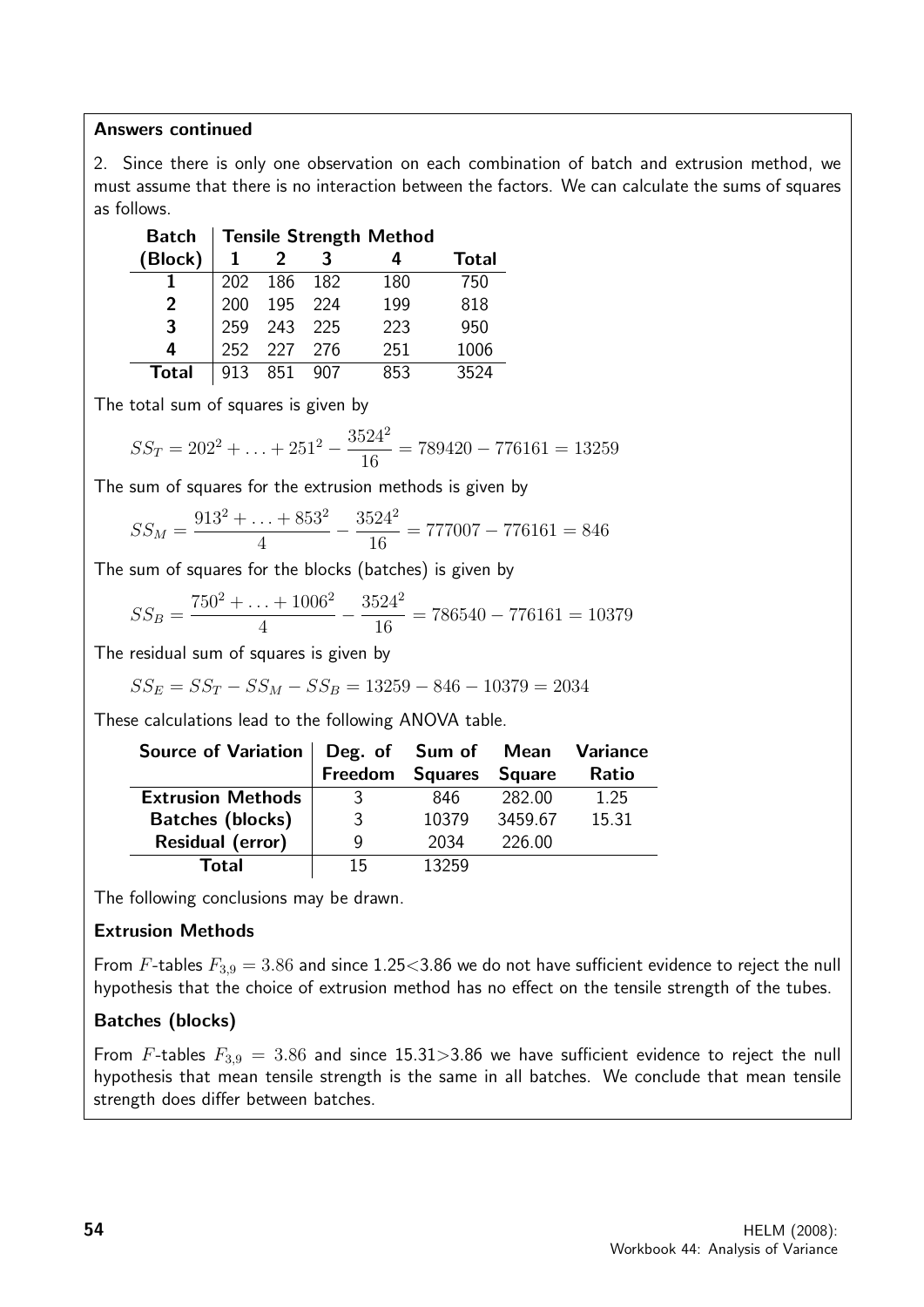

#### Answers continued

3. The treatment totals are as follows:

Mechanism A B C D Total 14.11 14.88 15.16 14.09

The row totals are as follows:

| Angle $\vert$ 1 |                                    |  |  |  |
|-----------------|------------------------------------|--|--|--|
|                 | Total   15.82  14.91  13.97  13.54 |  |  |  |

The column totals are as follows:

| Dummy |  |                           |  |  |
|-------|--|---------------------------|--|--|
| Total |  | $14.53$ 13.65 15.98 14.08 |  |  |

The grand total is 58.24. The total sum of squares is

$$
3.842 + \dots + 3.412 - \frac{58.242}{16} = 2.1568.
$$

The treatments sum of squares is

$$
\frac{1}{4}(14.11^2 + \dots + 14.09^2) - \frac{58.24^2}{16} = 0.22145.
$$

The angles sum of squares is

$$
\frac{1}{4}(15.82^2 + \dots + 13.54^2) - \frac{58.24^2}{16} = 0.77465.
$$

The dummies sum of squares is

$$
\frac{1}{4}(14.53^2 + \dots + 14.08^2) - \frac{58.24^2}{16} = 0.76895.
$$

The analysis of variance table is as follows.

| Source of variation     | Degrees of $\vert$ Sum of |         | Mean    | Variance |  |
|-------------------------|---------------------------|---------|---------|----------|--|
|                         | freedom                   | squares | square  | ratio    |  |
| Treatments (mechanisms) | 3                         | 0.22145 | 0.07382 | 1.131    |  |
| Angles                  |                           | 0.77465 | 0.25822 | 3.955    |  |
| Dummies                 | 3                         | 0.76895 | 0.25632 | 3.926    |  |
| Residual                | 6                         | 0.39175 | 0.06529 |          |  |
| Total                   | 15                        | 2.15680 |         |          |  |

The upper 5% point of the  $F_{3,6}$  distribution is 4.76. Thus we can draw the following conclusions.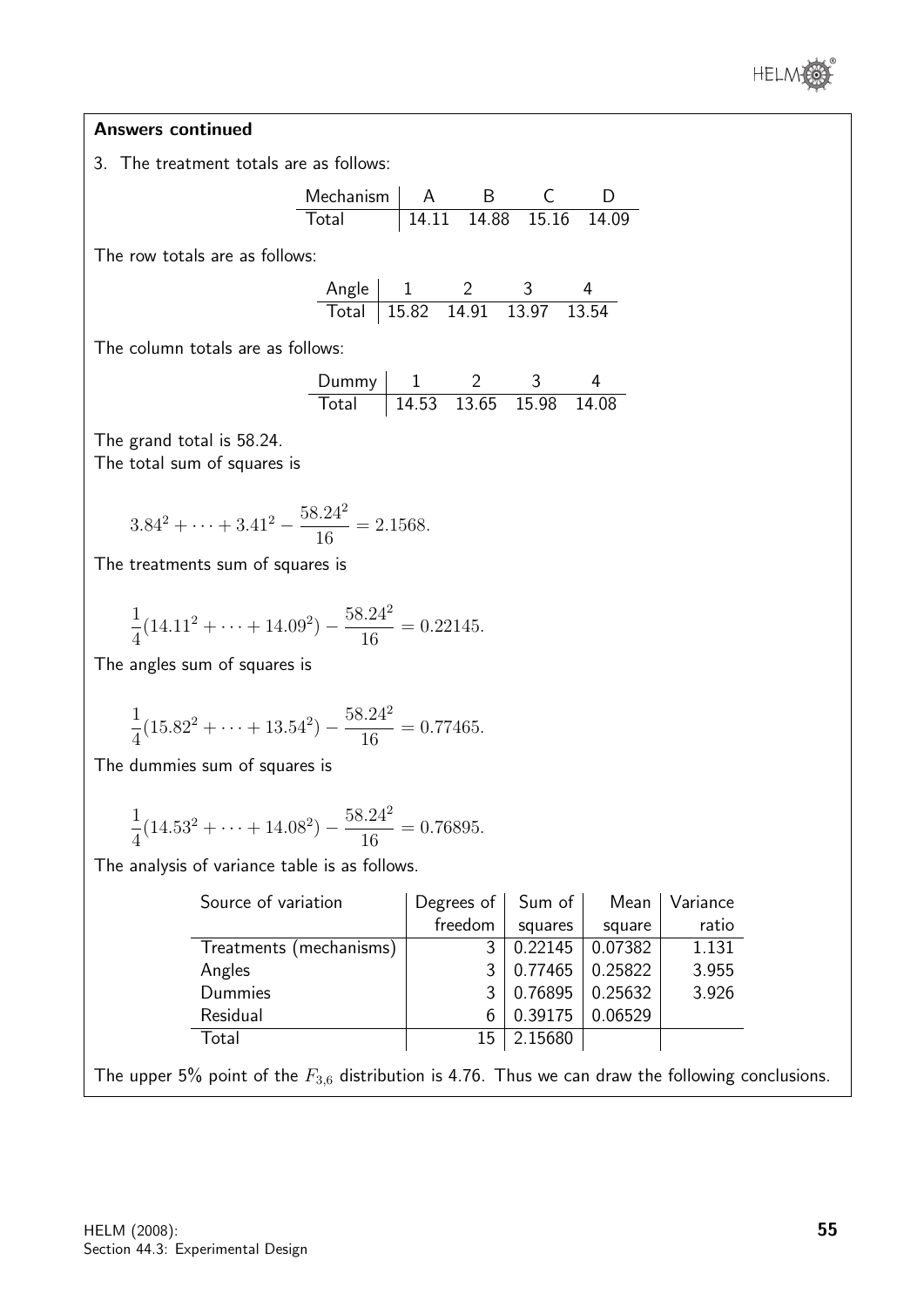#### Answers continued

#### Treatments (mechanisms)

The variance ratio is not significant at the 5% level so we conclude that there is not sufficient evidence to reject the null hypothesis that the mechanisms give equal mean maximum accelerations.

#### Angles

The variance ratio is not significant at the 5% level so we conclude that there is not sufficient evidence to reject the null hypothesis that the angles have no effect on mean maximum accelerations.

#### $(b)$  Dummies

The variance ratio is not significant at the 5% level so we conclude that there is not sufficient evidence to reject the null hypothesis that the dummies have no effect on mean maximum accelerations.

The assumptions made are as follows.

- The observation in each cell is taken from a normal distributions.
- Each of these normal distributions has the same variance.
- The observations are independent.
- The effects of the factors are additive. That is, there are no interactions.

To allow investigation of the possibility of interactions we would need to make more than one observation in each cell.